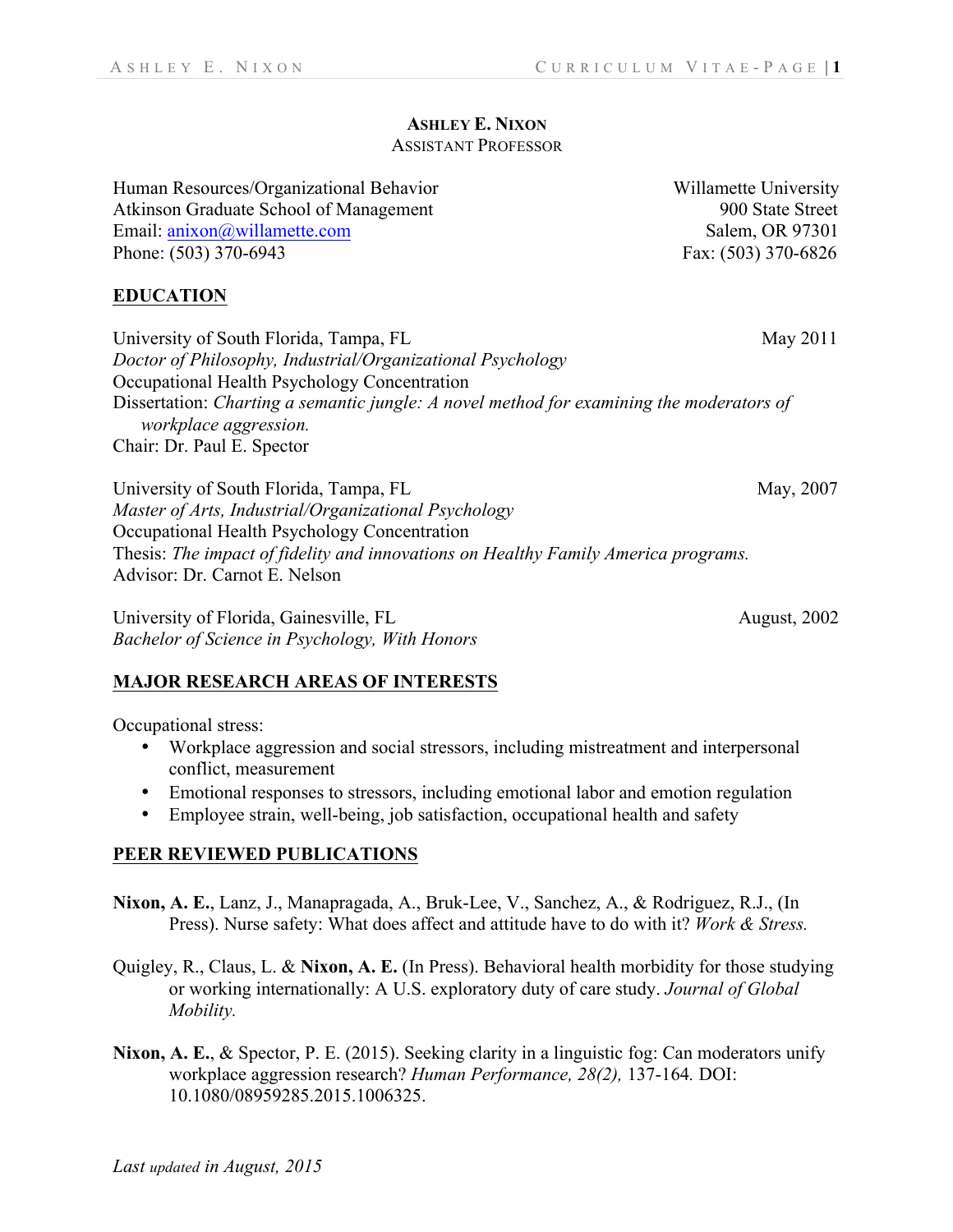- Bruk-Lee, V., **Nixon, A. E.**, & Spector, P. E. (2013). An expended typology of conflict at work: Task, relationship and non-task organizational conflict as social stressors. *Work & Stress, 27(4),* 339-350. DOI: 10.1080/02678373.2013.841303*.*
- **Nixon, A. E.**, Yang, L., Spector, P. E., Zhang, X. (2011). Emotional labor in China: Examining moderators and consequences of the emotional labor process. *Stress & Health, 27,* 289- 305.
- **Nixon, A. E.**, Mazzola, J. J., Bauer, J., Krueger, J. R., Spector, P. E. (2011). Can work make you sick?: A meta-analysis of job stressor-physical symptom relationships. *Work & Stress*, *25,* 1-22.
- Bruk-Lee, V., Khoury, H., **Nixon, A. E.**, Goh, A., & Spector, P. E. (2009). Replicating and extending past personality/job satisfaction meta-analyses. *Human Performance, 22(2),*  156-189*.*
- Kessler, S. R., **Nixon, A. E.**, & Nelson, C. E. (2008). Don't throw out the baby with the bath water: A novel way of evaluating outcomes in the Healthy Families America Programs. *American Journal of Evaluation, 29(3),* 288-300*.*
- Hardin, E. E., Bayer, I., Robitschek, C., & **Nixon, A. E.** (2007). Self discrepancy and distress: The role of personal growth initiative. *Journal of Counseling Psychology, 54,* 86-92.
- Nixon, A. E., Meikle, H., and Borman, K. (2007). The urgent need to encourage aspiring engineers: Effects of college degree program culture on female and minority student STEM participation. *Latin American and Caribbean Journal of Engineering Education, 1(2),* 57-63.

### **MANUSCRIPTS UNDER REVIEW**

- Kessler, S. R., **Nixon, A. E**. & Nord, W. (Conditionally Accepted). Advancing the theory behind organic/mechanistic structures: Why we don't know as much as we thought! *International Journal of Management Reviews*.
- **Nixon, A. E.**, Bruk-Lee, V., & Spector, P. E. (Under Review). Grin and bear it?: Employees' use of emotional labor during coworker conflict. *Stress & Health.*

### **BOOK CHAPTERS**

**Nixon, A. E.** & Claus, L. (2014). Global work-life balance and stress management: Global HR strategies and tactics for a healthy and productive workforce. In Claus, L. (ed.) *Global HR Practitioner Handbook, Volume 2*. Global Immersion Press.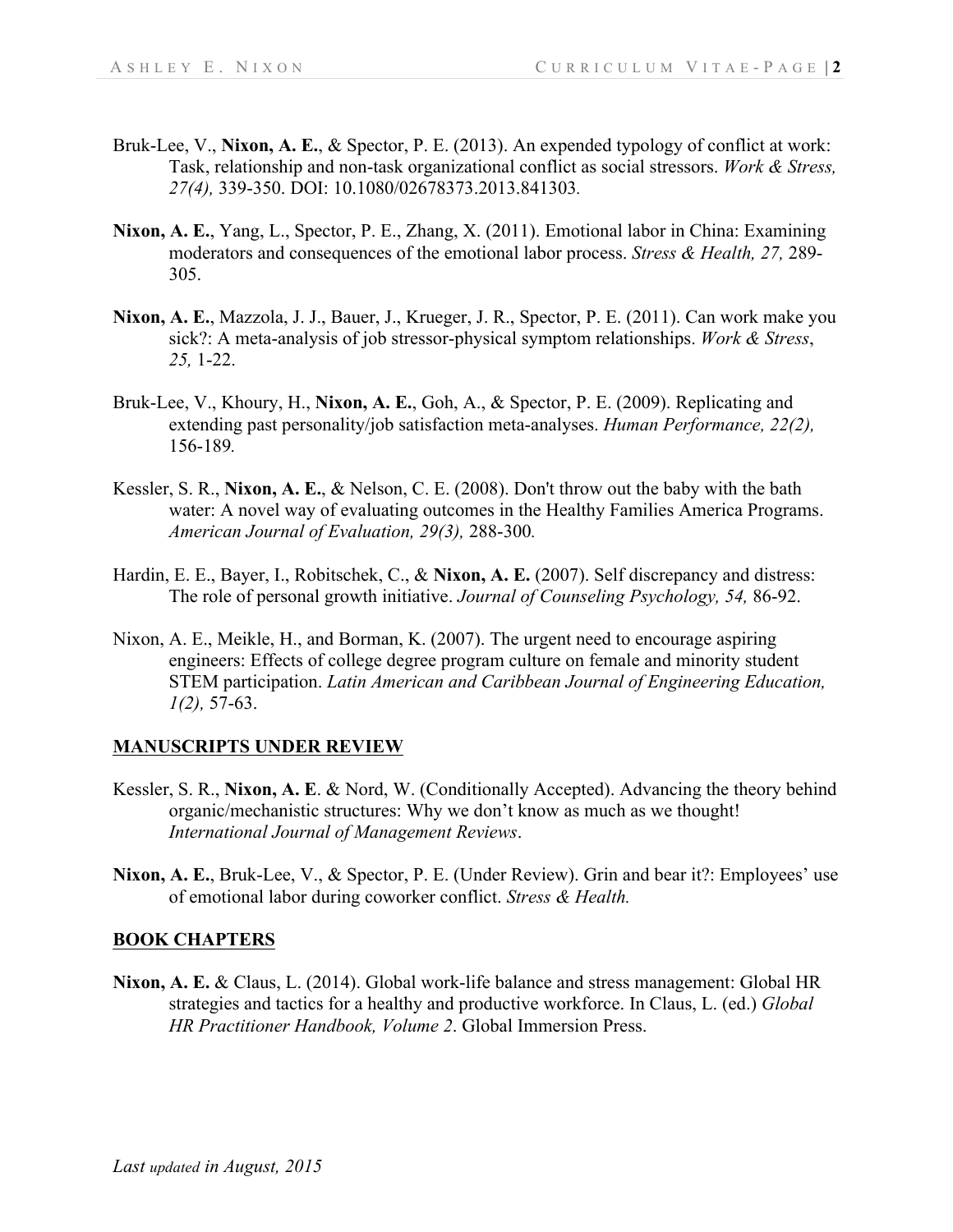**Nixon, A. E.** & Spector, P. E. (2013). The impact of technology of employee stress, health, and well-being. In Coover, M.D., & Thompson, L.F. (eds.) *Psychology of Workplace Technology,* (pp. 238-269). Oxford, UK: Routledge Academic.

### **CURRENT RESEARCH**

- Wright, R.R., **Nixon, A. E.**, Thompson, S., Olson, R., Wilhite, J., Graves, A., Broadbent, C. (Editing). Assessing interpersonal conflict in the workplace: A validation of the Workplace Interpersonal Conflict Scale (WICS).
- Johnson, R., **Nixon, A.E.,** Eatough, E. (Conceptual design). Thinking about work and family: Rumination, guilt, and gender roles.
- **Nixon, A. E.**, Arvan, M., Spector, P. E. (Editing). Examining the underlying assumptions and measurement of incivility and bullying.
- **Nixon, A. E.** & Spector, P. E. (Beginning data collection). Can supervisor aggression ever be okay? Workplace aggression in dyadic relationships.
- **Nixon, A. E.**, Arvan, M., & Spector, P. E. (Beginning data collection). Did you see that?: How visibility impacts workplace aggression–strain relationships.
- **Nixon, A. E.**, Bruk-Lee, V., & Spector, P. E. (Drafting). Interpersonal conflict and conflict management: Does interpersonal LOC play a role? A cross-national examination.
- **Nixon, A. E.** & Walker, R. (Data analysis). Civility climate, social support and social burden, and MSDs in nurses.
- **Nixon, A. E.,** Epstein, P. & Spector, P. E. (Data collection). Understanding emotional responses and regulation during interpersonal conflict for healthcare workers through event sampling.
- Omuris, E., **Nixon, A. E.**, & Nelson, C. (Drafting). Paternalism, emotional labor, and well-being in Turkey.

### **CONFERENCE PRESENTATIONS**

- Johnson, R., **Nixon, A.E.,** Eatough, E. (2016, March). Thinking about work and family: Rumination, guilt, and gender roles. Developmental paper accepted at the annual meeting of the Western Academy of Management, Portland, OR.
- **Nixon, A. E.**, Arvan, M., Spector, P. E. (2016, April). Examining the underlying assumptions and measurement of incivility and bullying. Poster accepted at the annual meeting of the Society for Industrial and Organizational Psychology, Anaheim, CA*.*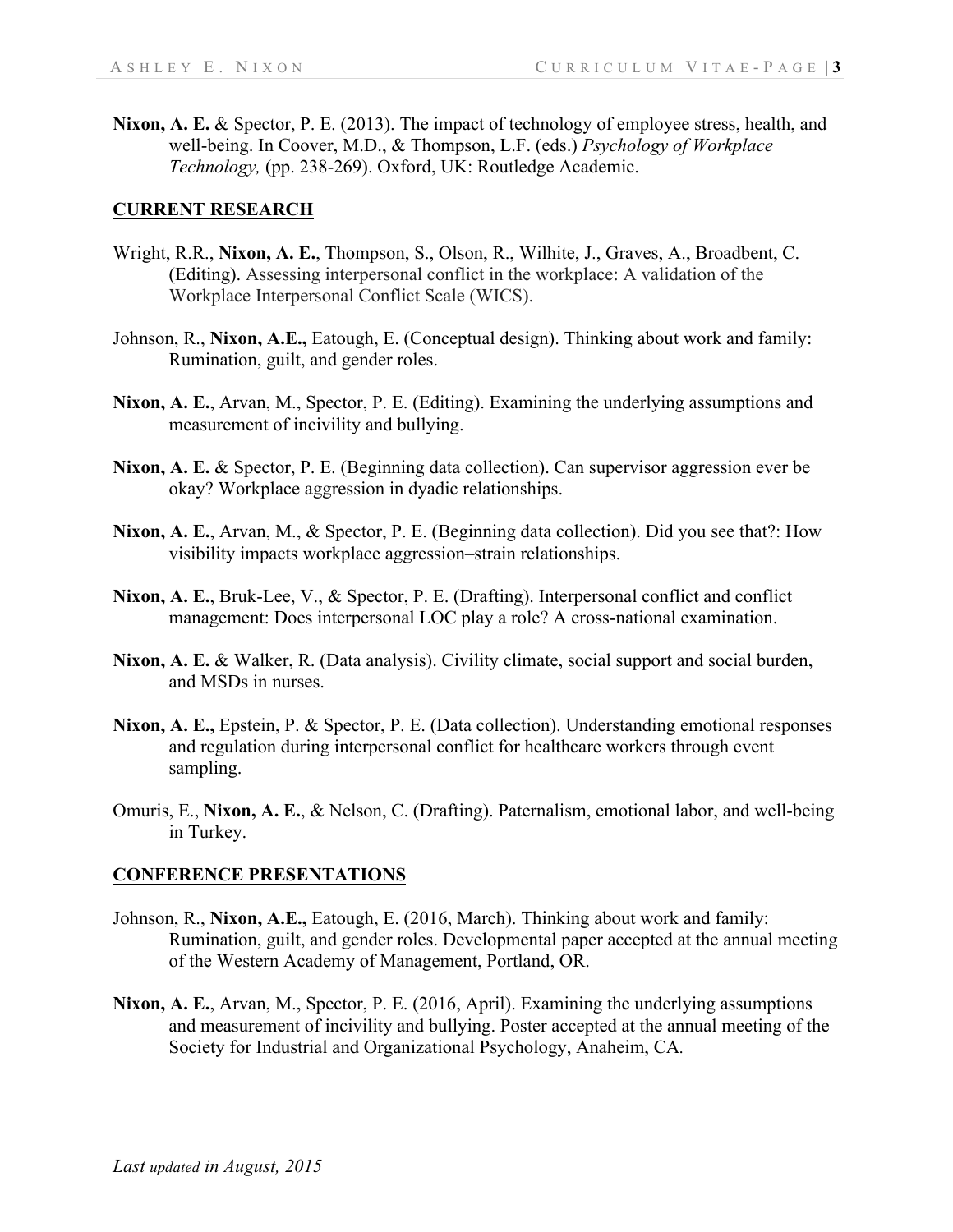- **Nixon, A. E.**, Ceylan, S., Ceylan, S., Nelson, C. E. (2016, April). Emotional labor: Response difference between Turkish and American workers. Poster accepted at the annual meeting of the Society for Industrial and Organizational Psychology, Anaheim, CA*.*
- Bruk-Lee, V. & Nixon, A. E. (2015). The role of conflict types on nurses' engagement and safety workarounds. Poster presented at the annual meeting of the Work, Stress, and Health Atlanta, GA.
- Lanz, J. J., **Nixon, A. E.,** Manapragada, A. (2015). Beyond Safety: Safety climate's influence on contextual performance. In S.A. Andel & P.E. Spector (Co-chairs), Antecedent of Workplace Safety. Symposium submitted at the annual meeting of the Work, Stress, and Health Atlanta, GA.
- **Nixon, A. E.** & Bruk-Lee, V. (2014). Grin and Bear it? Employee's use of emotional labor during coworker conflict. Poster presented at the annual meeting of the Southern Academy of Management, Savannah, Georgia.
- Lanz, J., Manapragada, A., **Nixon, A. E.**, Bruk-Lee, V., Sanchez, A., & Rodriguez, R.J., (2014). The safety dance: Outcomes of psychological safety climate. Poster presented at the annual meeting of the Society for Industrial and Organizational Psychology, Honolulu, HI*.*
- **Nixon, A. E.**, & Spector, P. E. (2014). Seeking clarity from confusion: Moderators of workplace aggression-strain relationships. Poster presented at the annual meeting of the Society for Industrial and Organizational Psychology, Honolulu, HI.
- **Nixon, A. E.,** Rodriguez, R.J., & Bruk-Lee, V. (2013, August). Mitigating CWBs: Roles of interpersonal locus of control and conflict. In M.K. Shoss & L.M. Penney (Co-chairs), Understanding Motives for Counterproductive Work Behaviors. Symposium presented at the annual meeting of the Academy of Management, Orlando, FL.
- Ceylan, S., Omuris, E., Newel, R., Ruiz de Huydobro, G., Manukayan, A., **Nixon, A. E.**, & Nelson, C. E. (2013, July). Individualism, collectivism, paternalistic leadership and job attitudes: A cross-national study. Presentation presented at the  $13<sup>th</sup>$  European Congress of Psychology, Stockholm, Sweden.
- **Nixon, A. E.** & Bruk-Lee, V. (2013, May). Psychology safety climate, job-related affective strain, and safety workarounds. In L. Hammer & W. E. Van Dyck (Co-chairs), Stress and Well Being among Health Sector Employees. Symposium presented at the annual meeting for the Work, Stress, & Health Conference, Los Angeles, CA.
- **Nixon, A. E.**, Ceylan, S., Omuris, E., Newel, R., Ruiz de Huydobro, G., Manukayan, A., Nelson, C. E. (2013, May). Cross-national examination of emotional labor, perceived organizational support, and sex: Armenia, Turkey, and the US. Poster presented at the annual meeting for the Work, Stress, & Health Conference, Los Angeles, CA.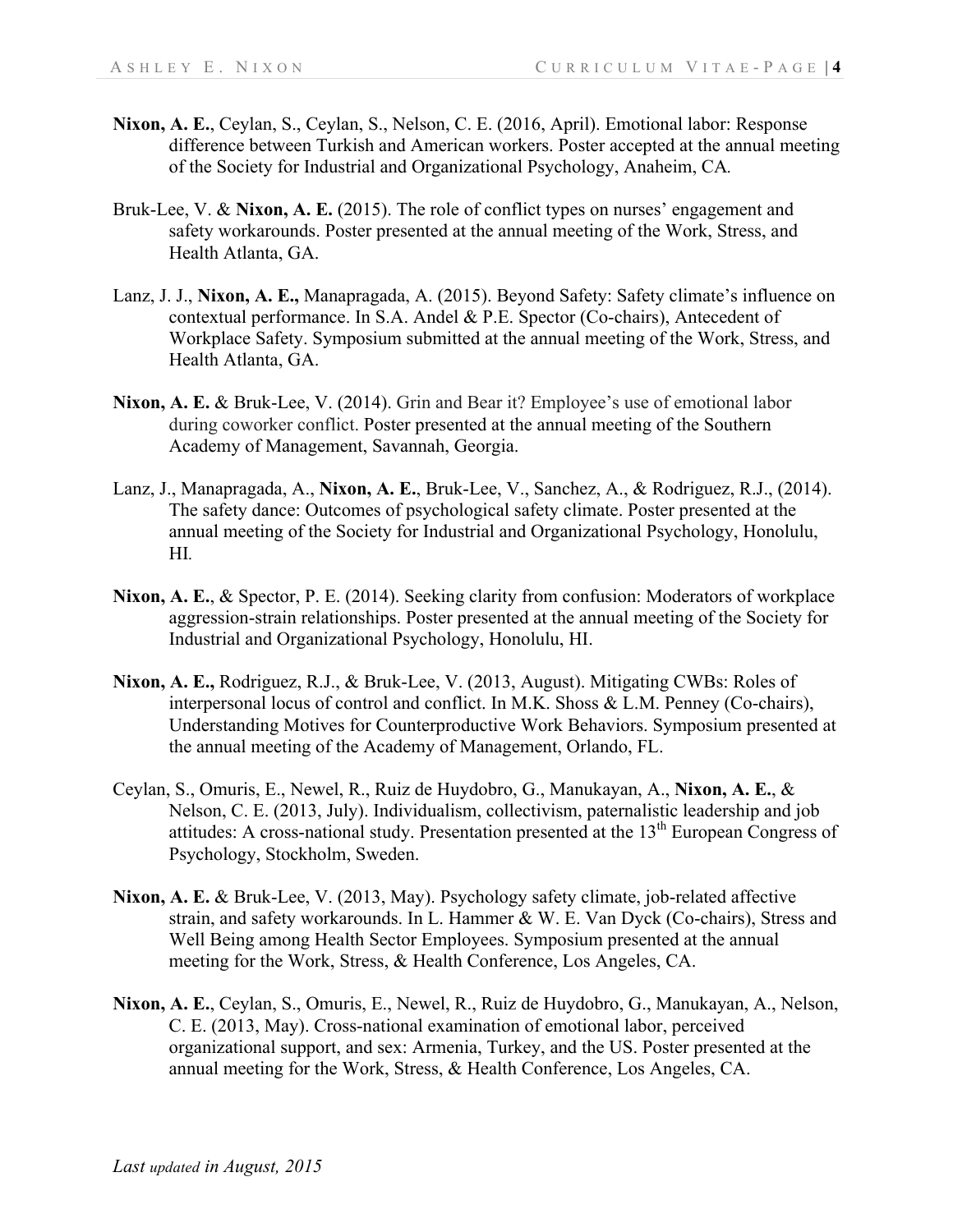- Bruk-Lee, V., **Nixon, A. E.**, Wittgenstein, J., Allen, J. (2013, May). Task and relationship conflict at work and psychological strain: A meta-analysis. Poster presented at the annual meeting for the Work, Stress, & Health Conference, Los Angeles, CA.
- Wittgenstein, J., Bruk-Lee, V., **Nixon, A. E.**, Allen, J. (2013, May). Clowns to the left of me, conflict to the right: Stuck with relationship conflict. Poster presented at the annual meeting for the Work, Stress, & Health Conference, Los Angeles, CA.
- Allen, J. Wittgenstein, J., Bruk-Lee, V., **Nixon, A. E.**, (2013, May). What's task conflict got to do with it? A meta-analytical review. Poster presented at the annual meeting for the Work, Stress, & Health Conference, Los Angeles, CA.
- Lanz, J., Bruk-Lee, V., **Nixon, A. E.**, Rodriquez, J. R. (2013, May). Expanding safety climate research: The mediating effect of job attitudes on turnover intentions. Poster presented at the annual meeting for the Work, Stress, & Health Conference, Los Angeles, CA.
- **Nixon, A. E.**, & Spector, P. E. (2012). What role do the nuances of workplace aggression really play?: Testing a proposed model with Nurses. Paper presented at the annual meeting of the Academy of Management, Boston, MA.
- **Nixon, A. E.** (2012). Charting a semantic jungle: Novel method for examining workplace aggression. Poster presented at the annual meeting of the Society of Industrial and Organizational Psychology, San Diego, CA.
- **Nixon, A. E.**, Bruk-Lee, V. & Spector, P. E. (2012). Forgotten emotions at work: Investigating interpersonal conflict and emotional labor. Poster presented at the annual meeting of the Society of Industrial and Organizational Psychology, San Diego, CA.
- **Nixon, A. E.**, & Spector, P. E. (2011, May). Examining the assumption of workplace incivility. In N. C. Johnson, & V. J. Magley (Co-chairs), Adding Clarification to Processes Associated with Workplace Incivility. Symposium presented to the annual meeting for the Work, Stress, and Health Conference, Orlando, Fl.
- Ford, P. & **Nixon, A. E.** (2011, May). Patient care provider safety: Examining of intervention to reduce patient and visitor violence in a hospital. Paper presented to the annual meeting for the Work, Stress, & Health Conference, Orlando, FL.
- Bruk-Lee, V., & **Nixon, A. E.** (2011, May). Non-task Organizational Conflict: An Understudied Source of Social Stress at Work. Paper presented to the annual meeting for the Work, Stress, & Health Conference, Orlando, FL.
- **Nixon, A. E.**, Tabak, A., Spector, P. E. (2010). Agreement or Frequency? Does this decision affect occupational stress research? Poster presented at the annual meeting of the Society of Industrial and Organizational Psychology, Atlanta, GA.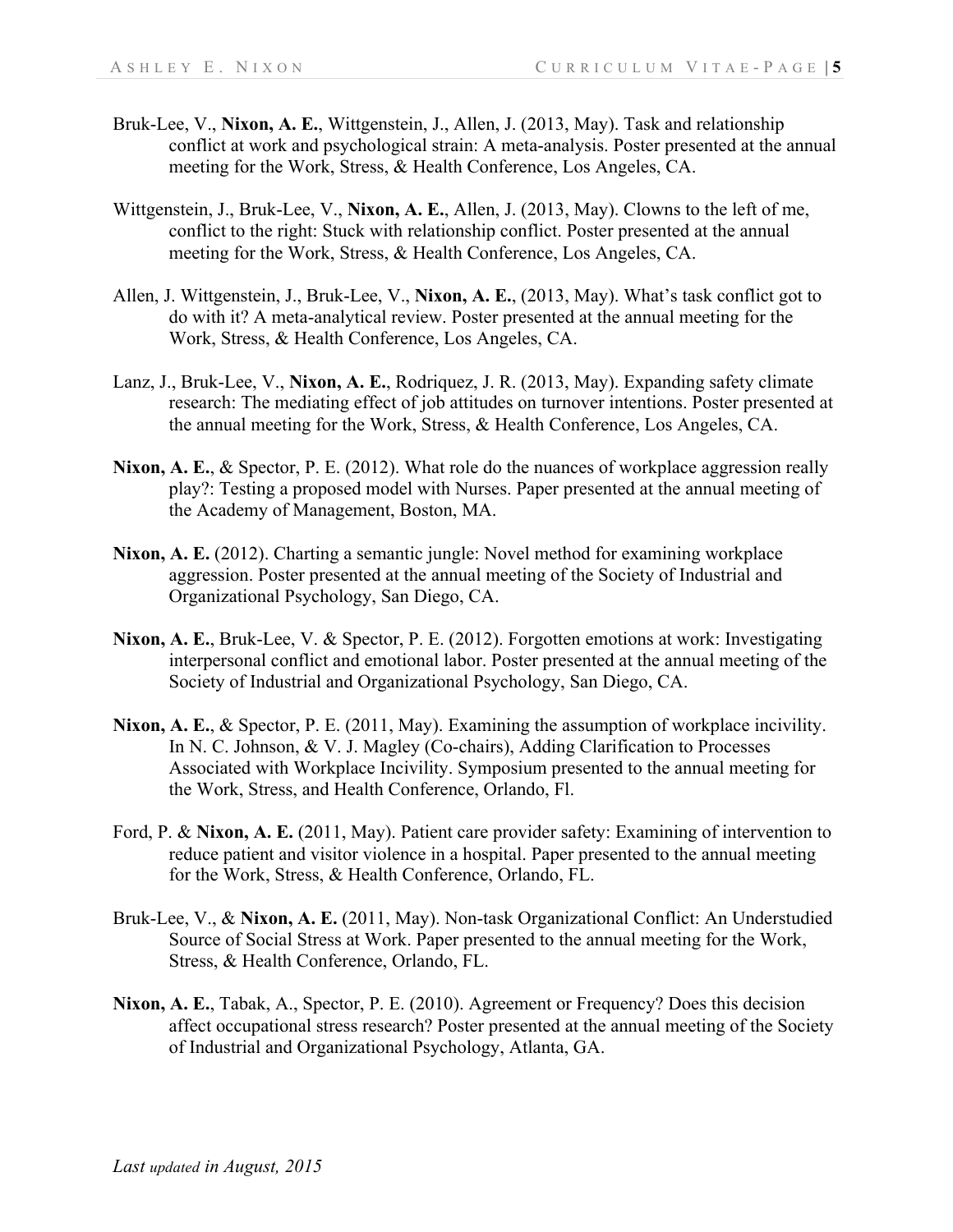- **Nixon, A. E.**, Mazzola, J., Bauer, J., Spector, P. E., James, J. (2009). Are all symptoms created equally? A meta-analytic investigation of occupational stressors and physical symptoms inventories. Paper presented at the Eighth Work, Stress, & Health Conference. San Juan, PR.
- Kessler, S. R., Nord, W., **Nixon, A. E.**, James. J. (2009). What Do We Know About Organic/Mechanistic Structures? Not As Much As We Thought! Paper presented at the annual meeting of the Academy of Management, Chicago, IL.
- Yang, L. Q., **Nixon, A. E.**, Spector, P.E., & Zhang, X. C. (2009). Incivility and stress: The role of perceived organizational support. Paper in Vicky Magley, Alyssa McGonagle, & Jessica Gallus (Chairs). *Rude Awakenings: New Research on Experiences of Workplace Incivility.* Symposium presented at the annual meeting of Society of Industrial and Organizational Psychology, New Orleans, LA.
- **Nixon, A. E.** (Chair) (2008). The Individual and International Context: New Frontiers in Social Stressors Research. Symposium presented at the annual meeting of the Academy of Management, Anaheim, California.
- **Nixon, A. E.**, Yang, L., Spector, P. E., Zhang, X. (2008). Emotional Labor in China: Examining moderators and consequences of the emotional labor process. Paper presented at the annual meeting of the Academy of Management, Anaheim, California.
- **Nixon, A. E.**, Mazzola, J., Spector, P. E., (2008). Occupational Stressors and Physical Symptoms: A Meta-Analysis. Paper presented at the Seventh Work, Stress, & Health Conference. Washington DC.
- **Nixon, A. E.**, Jackson, E., Johnson, R., Chang, C., Rosen, C. (2008). Politics, Justice, and Citizenship: Does Justice Make Workers More Considerate? Poster presented at the annual meeting of Society for Industrial and Organizational Psychology. San Francisco, California.
- Khoury, H., **Nixon, A. E.**, Bruk-Lee, V., Goh, A., & Spector, P.E. (2007). Beyond the big five: A meta-analysis of personality factors and job satisfaction. Poster presented at annual meeting of Society for Industrial and Organizational Psychology. New York, New York.
- **Nixon, A. E.**, Nelson, C., & Kessler, S. R. (2007). Participant Retention in Home Visitation Programs. Poster presented at annual meeting of American Psychological Association. San Francisco, California.
- Taylor, A. M., **Nixon, A. E.**, & Lee, R. (2007). Women and Minorities in Engineering Programs: A Multilevel Examination. Poster presented at annual meeting of American Psychological Association. San Francisco, California.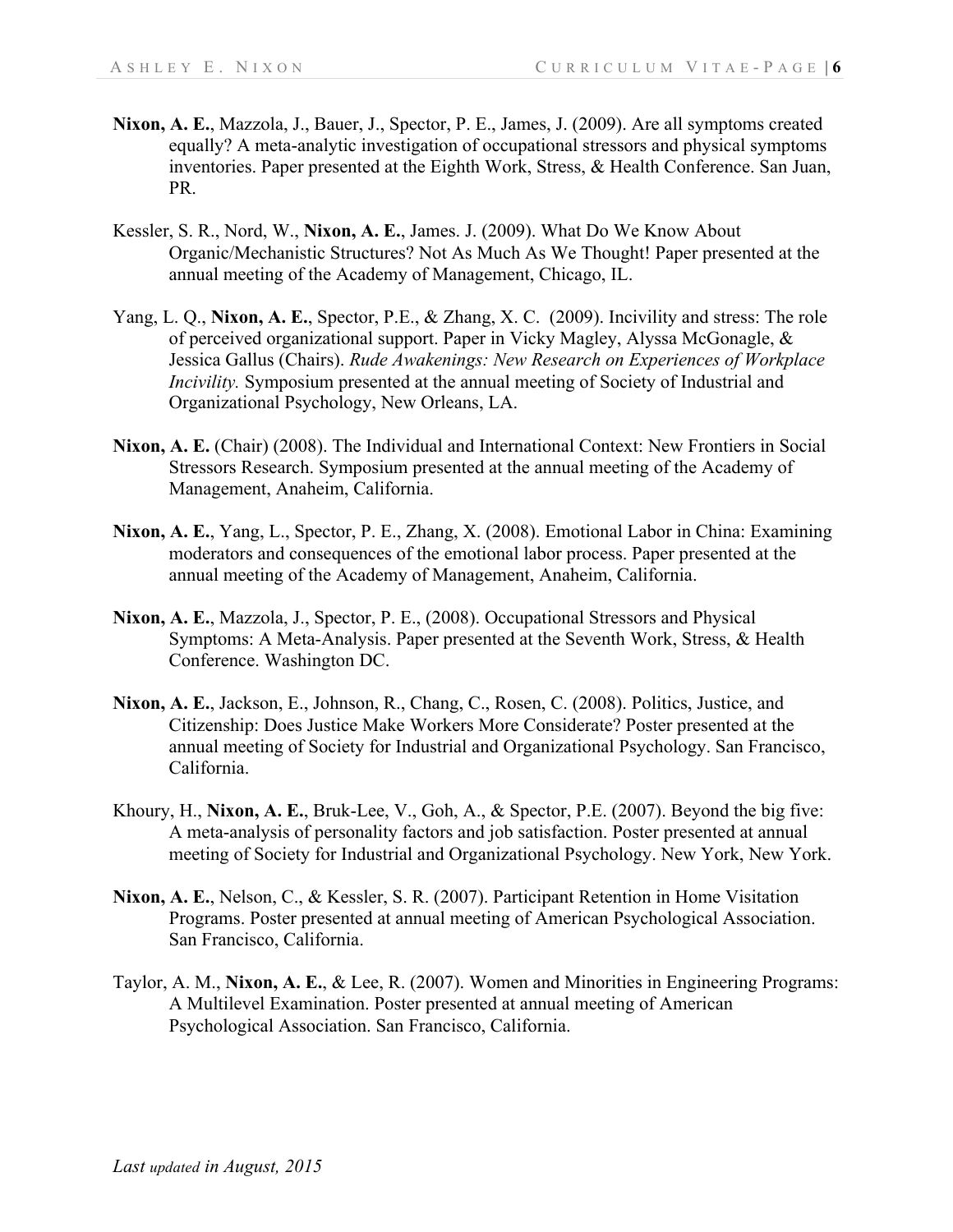- **Nixon, A. E.**, Nelson, C., & Kessler, S. R. (2007). The Impact of Fidelity in Implementation on Program Quality of Home Visiting Programs. Poster presented at annual meeting of American Psychological Association. San Francisco, California.
- Taylor, A. M., **Nixon, A. E.**, & Boyer, S. L. (2006). Effects of Classroom Diversity on Underrepresented Student Graduation Rates within Science, Technology, Engineering, and Mathematics Programs. Interactive Poster presented at annual meeting of Florida Education Research Association. Jacksonville, Florida.
- Borman, K., Tyson, W., Hanson, M. A., Fernandez, E., Meikle, H., **Nixon, A. E.** (2006). Effects of College Degree Program Culture on Female and Minority Student Science, Technology, Engineering and Mathematics (STEM) Participation. Poster presented at annual meeting of Latin American and Caribbean Consortium of Engineering Institutions. Mayaguez, Puerto Rico.
- Hardin, E. E., Bayer, I., **Nixon, A. E.**, Robitschek, C. (2003). Self Discrepancy and Distress: The Role of Personal Growth Initiative. Poster presented at annual meeting of American Psychological Association. Toronto, Canada.

## **RESEARCH SUPPORT**

- *A unified measure of workplace aggression, its moderators and consequences.* Pilot Project Grant for Sunshine Education and Research Center, University of South Florida (Submitted Sep. 2009). Status: Funded (\$8,000). PI: **A.E. Nixon**; Co-PI: P.E. Spector.
- *Did You See That?: How Visibility Impacts Workplace Aggression–Strain Relationships. Dean's* Research Grant. (Submitted April. 2014). Status: Funded (\$4,000.00). PI: **A.E. Nixon**.

## **TEACHING EXPERIENCE**

#### **Courses**

GSM 6010: Managerial and Interpersonal Strategy (Fall 2015) ROLE: Course Instructor

DESCRIPTON: Success in the modern work environment is often driven by interpersonal success, or our ability to understand and manage human behavior. This course will focus on understanding and managing your own behavior, as well as how you may be able to manage the behavior of those around you. This course will cover the managerial skills to successfully address and the psychological processes underlying personality, reasoning, stress, conflict, diversity, communication, group interactions, motivation, and influencing others. This course will prepare you, through class discussions and activities, to apply knowledge and best practices to the management of yourself and others across public, not-for-profit, or for-profit organizations.

GSMPR 621: LEAD: Leadership Effectiveness and Development (Fall 2014, Fall 2015, Spring 2016)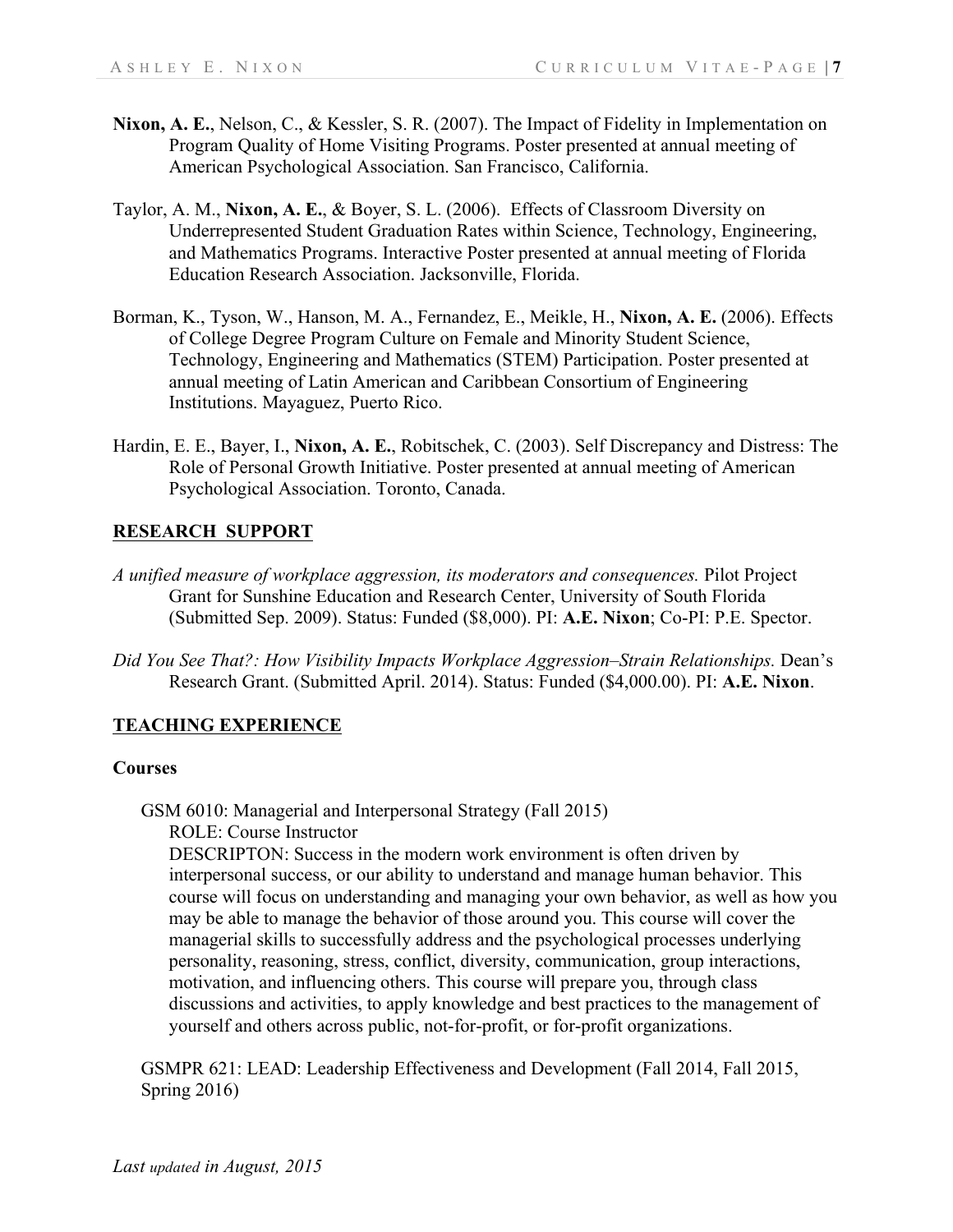### ROLE: Course Instructor

DESCRIPTON: Leadership Effectiveness and Development embraces the necessity for self-discovery and change to encounter the escalating necessity to develop resonant leaders in diverse organizational settings. Before entering the MBA program many of your successes related to your individual accomplishments came as a result of your cognitive intelligence. LEAD is designed to allow you to frame future successes in organizational environments as a result of your emotional, social, and cultural intelligences. LEAD will provide you with critical concepts and essential competencies for managing and leading people. These include assessing your personal balance sheet and SWOT; leading, managing, and influencing group and individual behavior and performance; coaching and mentoring others; inspiring others to embrace organizational vision and mission; communicating effectively in both oral and in written form; and establishing negotiation skills that allow effective and sustainable organizational change. LEAD, will help you transition from an individual contributor to a manager and leader whose accomplishments are measured by the success of others.

GSM 6248: Human Resource Development: Creating Competitive Advantage (Fall 2013, Spring, 2015, Spring 2016)

ROLE: Course Instructor

DESCRIPTON: Human resources are an often-under utilized source of sustained competitive advantage. Competency management and human resource development are essential components of an organization's success. This course focuses on enhancing employee and organizational effectiveness through human resource development. Utilizing the ADDIE (analysis, design, development, implementation, and evaluation) design process, this course will provide students with an in-depth study of the concepts, processes, statistical analytics, and common pitfalls associated with employee competency development and management.

GSM 5102: Managing Organizations: Design and Change (Fall 2013, Fall 2014) ROLE: Course Instructor

DESCRIPTION: GSM 5102 and 5101 focus on human resources and organizational dynamics management issues as they apply to the private, public and not-for-profit sectors. GSM 5102 examines the behaviors of large formal organizations – whether public, private, or not-for-profit – in terms of their functioning, performance and accountability to their various stakeholders. The broad goal of the course is to sharpen your critical thinking regarding the intertwining relationships between: 1) organizations and society at large, and 2) between organizations and our personal biographies. Developing a keen appreciation of these connections and deepening your understanding of how organizations "really" work and change will inevitably improve your effectiveness both as a manager and as a member of an organization. To succeed in the world ruled and governed by formal organizations, one must posses a diversity of skills including how to work with other people, for other people, and through other people; how to set up structures that facilitate work; and how to deal with and accommodate change.

GSM 6236: HR Principles and Practices (Spring 2013) ROLE: Course Instructor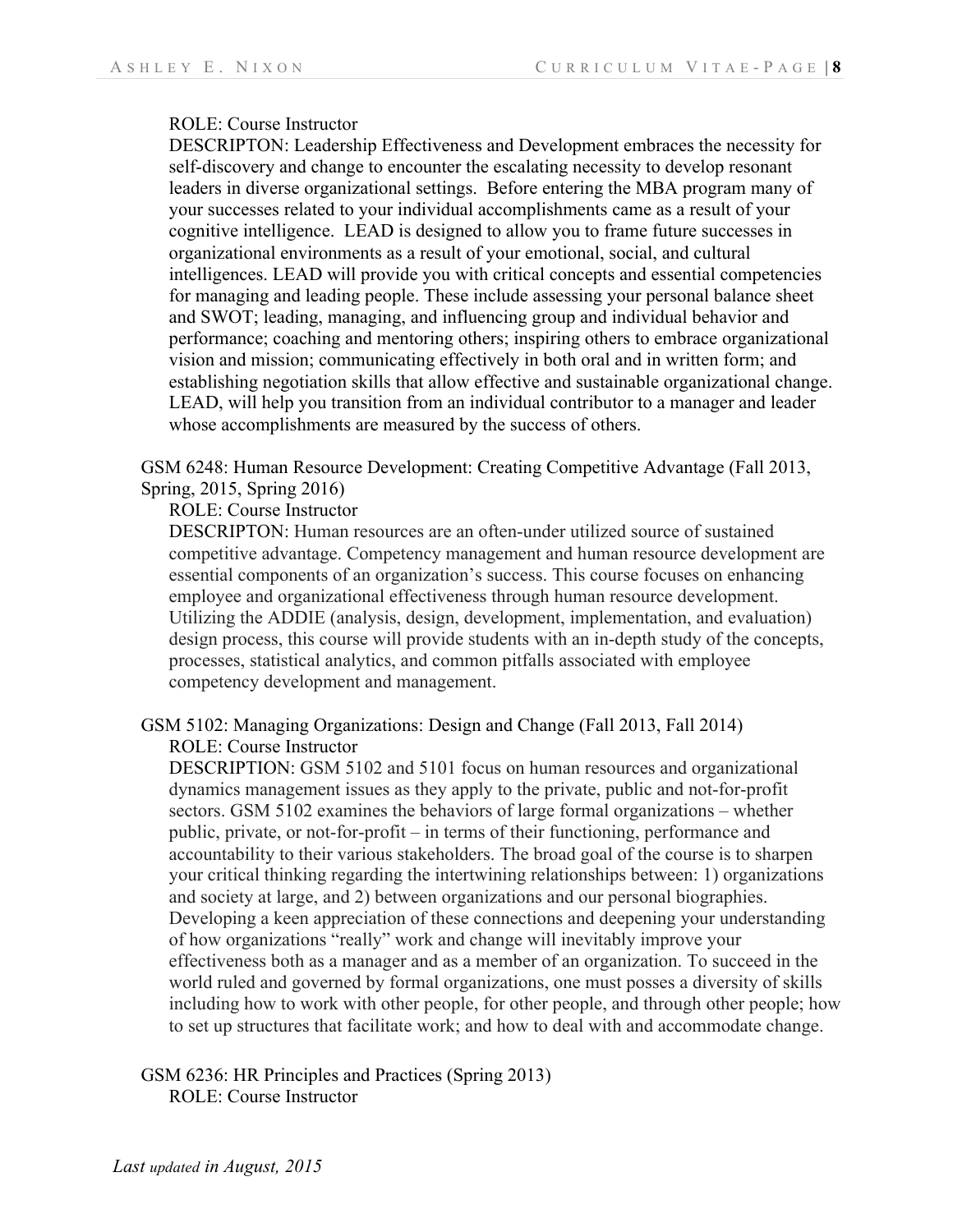DESCRIPTION: The course integrates critical new HR competencies, personnel skills and the application of business and policy knowledge along three HR processes: (1) acquiring and developing talent; (2) managing the employment relationship; and (3) strategic HRM. This course prepares you to assume an HR generalist role in an organizational setting by developing your proficiency in the basic body of HR knowledge. Responsible for preparing and presenting lecture material, constructing and grading exams, developing class discussion and activity materials, developing and leading class demonstrations and interactive exercises, and grading homework assignments and papers.

GSM 5101: Managing Organizations: Individuals, Teams, and Human Resources (Fall 2012, Fall 2013, Fall 2014)

ROLE: Course Instructor

DESCRIPTION: GSM 5101 and GSM 5102 focus on human resources and organizational dynamics management issues as they apply to the private, public and notfor-profit sectors. GSM 5101 uses a micro/meso approach and focuses on individuals and groups in organizations and related HR management processes. The goal of GSM 5101 is to enhance your knowledge of management concepts and theories so that you can increase organizational effectiveness by better managing yourself, other individuals, teams and stakeholders of the organization. This course also focuses on how to diagnose and analyze individual and group behavior from different perspectives (using strategic, political and cultural lenses) and how to prescribe appropriate courses of managerial action. As part of this course, you will also become familiar with a number of assessment tools and use interactive class exercises to develop your managerial skills. Selected cases and real life vignettes are used to apply management concepts to real-world applications. You will learn from your own pre-class readings and your interactions with a diverse group of peers.

GSMPR 624B: Managing Organizations: Design and Change (Summer 2012, Summer 2014) ROLE: Course Instructor

DESCRIPTION: The course focuses on management issues as they apply to the private, public and not-for-profit sectors. The course uses a macro approach and focuses on organizational design, change processes, and the broader context in which organizations operate. Responsible for preparing and presenting lecture material, constructing and grading exams, developing class discussion and activity materials, developing and leading class demonstrations and interactive exercises, and grading homework assignments and papers.

GSMPR 624A: Managing Organizations: Individuals, Teams, and Human Resources (Summer 2012, Spring 2012, Summer 2013, Summer 2014)

ROLE: Course Instructor

DESCRIPTION: GSM 5101 and GSM 5102 focus on human resources and organizational dynamics management issues as they apply to the private, public and notfor-profit sectors. GSM 5101 uses a micro/meso approach and focuses on individuals and groups in organizations and related HR management processes. The goal of GSM 5101 is to enhance your knowledge of management concepts and theories so that you can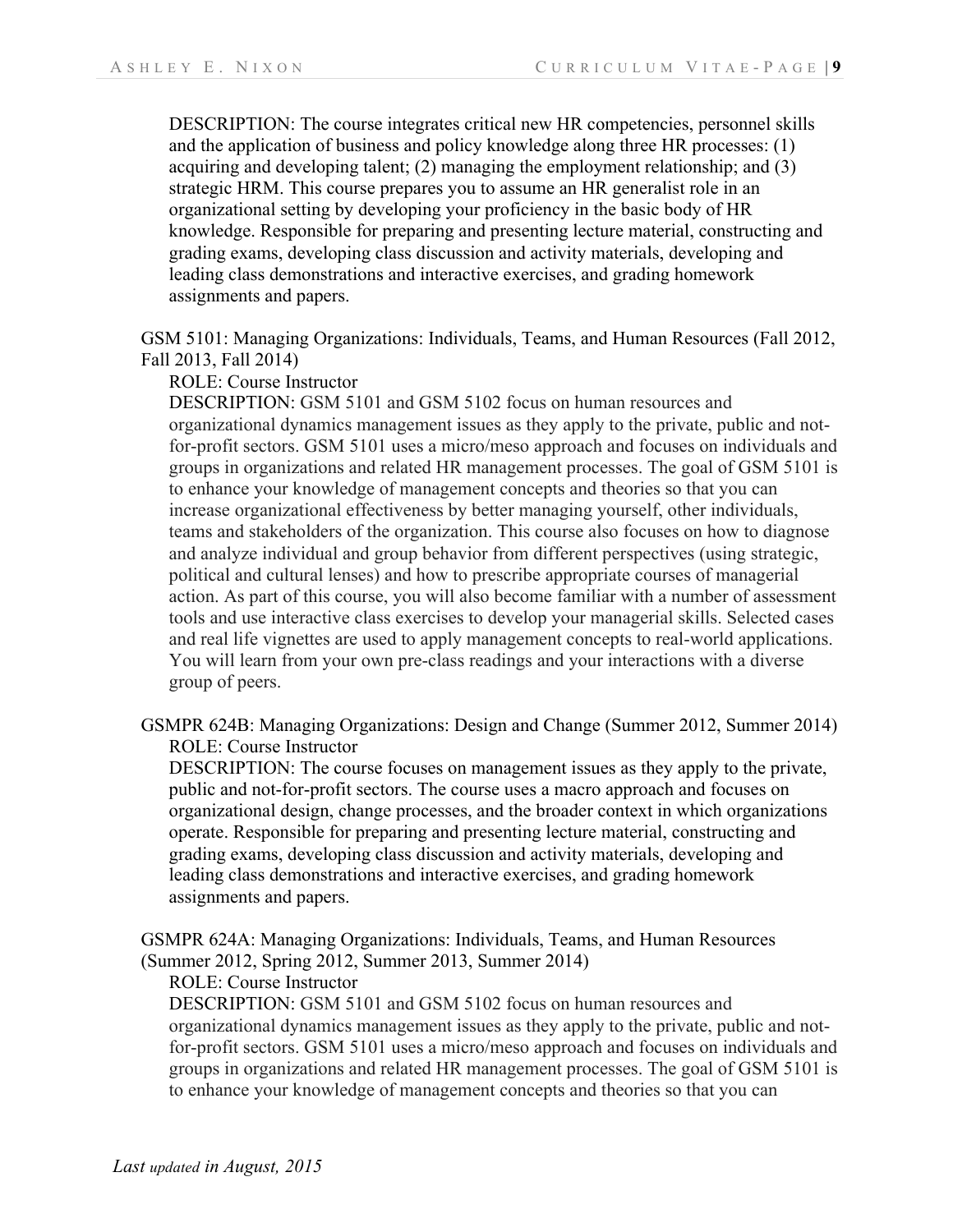increase organizational effectiveness by better managing yourself, other individuals, teams and stakeholders of the organization. This course also focuses on how to diagnose and analyze individual and group behavior from different perspectives (using strategic, political and cultural lenses) and how to prescribe appropriate courses of managerial action. As part of this course, you will also become familiar with a number of assessment tools and use interactive class exercises to develop your managerial skills. Selected cases and real life vignettes are used to apply management concepts to real-world applications. You will learn from your own pre-class readings and your interactions with a diverse group of peers.

#### GSM 636: HR Principles and Practices (Spring 2012)

ROLE: Course Instructor

DESCRIPTION: The course integrates critical new HR competencies, personnel skills and the application of business and policy knowledge along three HR processes: (1) acquiring and developing talent; (2) managing the employment relationship; and  $(3)$ strategic HRM. This course prepares you to assume an HR generalist role in an organizational setting by developing your proficiency in the basic body of HR knowledge. Responsible for preparing and presenting lecture material, constructing and grading exams, developing class discussion and activity materials, developing and leading class demonstrations and interactive exercises, and grading homework assignments and papers.

### GSM 615: Compensation and Rewards (Spring 2012)

ROLE: Course Instructor

DESCRIPTION: Introduces the "art" of managing compensation including internal consistency, external competitiveness, employee contributions, employee benefits, government role and compliance, and managing a compensation system. While offering an overview and theory of base-pay compensation, it is primarily designed to address the practical issues faced by practitioners in creating and administering a compensation program. Responsible for preparing and presenting lecture material, constructing and grading exams, developing class discussion and activity materials, developing and leading class demonstrations and interactive exercises, and grading homework assignments and papers.

### GSM 648: Training and Development (Fall 2011)

ROLE: Course Instructor

DESCRIPTION: This course focuses on HRD (human resource development) and, more specifically, the ability to enhance employee and organizational effectiveness through HRD. The course utilizes the ADDIE (analysis, design, development, implementation, and evaluation) instructional design process. This course is designed to provide students with an in-depth study of the concepts, processes, and issues associated with training and developing human resources. Responsible for preparing and presenting lecture material, constructing and grading exams, developing class discussion and activity materials, developing and leading class demonstrations and interactive exercises, and grading homework assignments and papers.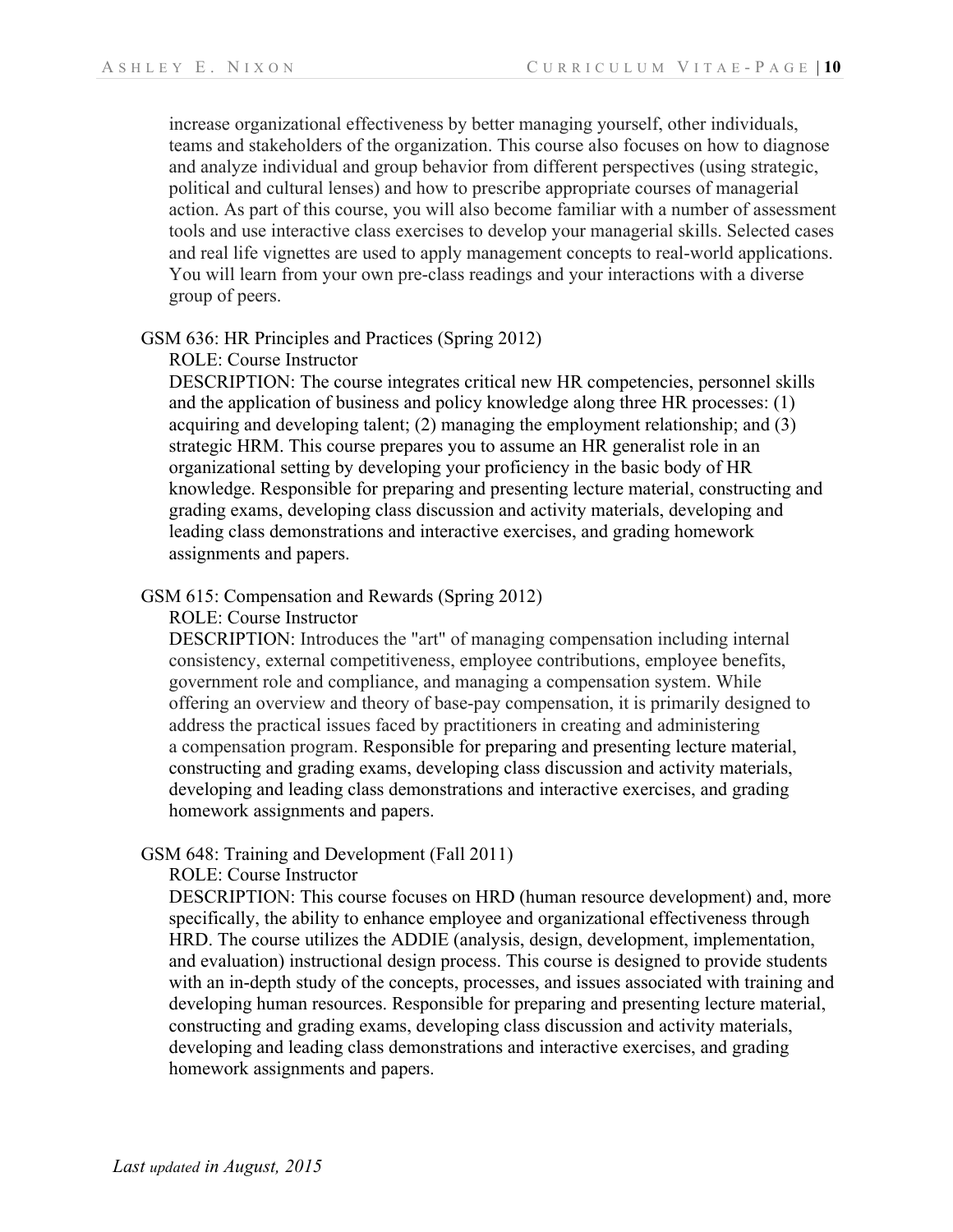INP 4004: Industrial Psychology (Spring 2009, Fall 2010)

ROLE: Course Instructor

DESCRIPTION: Applications of psychological principles to industry. Topics include: research methods, selection, training, motivation, job satisfaction, supervision, and occupational health psychology. Responsible for preparing and presenting lecture material, constructing and grading exams, developing class discussion materials, developing and leading class demonstrations, and grading homework assignments and papers.

PSY 3213: Research Methods in Psychology (Fall 2005, Spring 2006)

ROLE: Teaching Assistant, Lab Instructor

DESCRIPTION: This course considers the logic of experimental design, concept of control and the analysis of experimentally obtained data. The laboratory section provided experience applying the concepts discussed in lecture, as well as training and experience conducting research and writing a research article. Responsible for preparing and presenting lab materials, developing class discussion materials, and grading students' homework assignments and papers.

PSY 2012: Introduction to Psychological Science (Fall 2007, 2008, 2009)

ROLE: Teaching Assistant, Lab Instructor

DESCRIPTION: Introduction to the science of psychology for majors and nonmajors, present theory and methods in broad survey of various areas of psychology including clinical, cognitive, developmental health, industrial/organizational, social and neuropsychology. Responsible for preparing and presenting lecture material, developing class discussion materials, developing and leading class demonstrations, and grading homework assignments and papers.

## **Instructors manual and test bank revisions for Industrial and Organizational Psychology: Research and Practice, 5th edition**

Responsible for revising and updating the instructors manual and test bank for Dr. P. Spector's Industrial and Organizational Psychology: Research and Practice,  $5<sup>th</sup>$  edition.

# **The Center for 21st Century Teaching Excellence Training**

Workshops Completed:

Creating digital content to enhance courses

- Developing and using rubrics
- Working with students in interdisciplinary courses
- New technologies for instruction

Creating a teaching portfolio

Tutorials:

Making the case against plagiarism Blackboard tutorial for instructors Synchronous software (Elluminate Live!) instructions Atomic learning tutorials

### **EDITORIAL REVIEW AND SERVICE**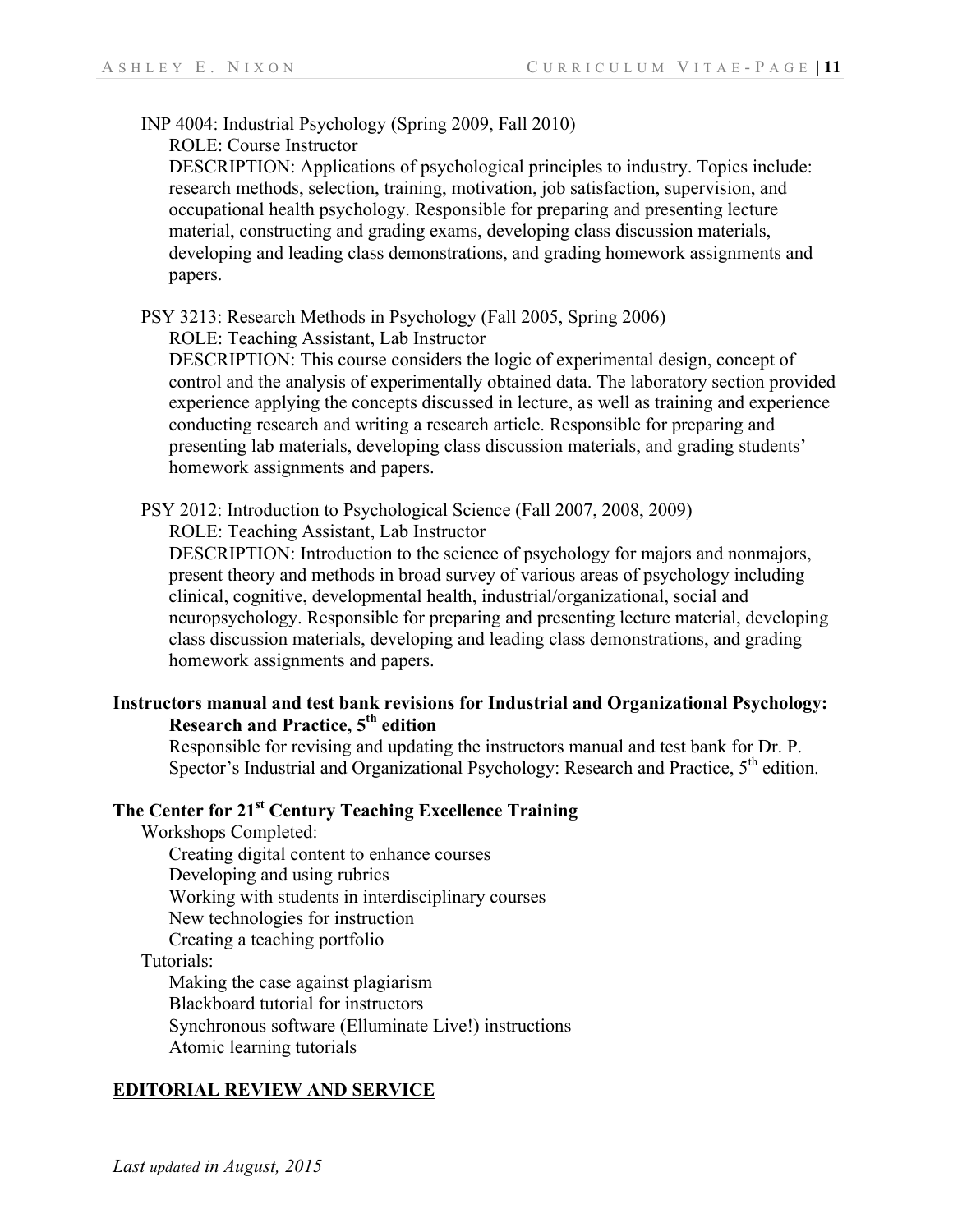### *Reviewer for Journals*

Administration and Policy in Mental Health and Mental Health Services Research Applied Psychology: An International Review International Journal of Organizational Theory International Public Management Journal Journal of Business and Psychology Journal of Family Issues Journal of Immigrant and Minority Health Journal of Managerial Psychology Sleep Medicine Stress & Health Work & Stress *Reviewer for Conferences*

Academy of International Business Academy of Management Annual Conference Society for Industrial and Organizational Psychology Annual Conference Work, Stress, & Health Annual Conference

## **APPLIED RESEARCH AND PROFESSIONAL EXPERIENCE**

## **Talent Management Consulting** 2014 – Present

*Portland, OR*

Provide consulting services for not-for-profit and corporate-for-profit organizations. Services include talent management analytics (assessment, interpretation, and developmental recommendations), management training (self, team, and upward management skills), executive and employee coaching, and psychometric services (scale development and validation).

## **Organizational Behavior Junior Faculty Workshop**

*Academy of Management, Boston, MA* 2012

Accepted and attended a two-day workshop focused on developing quality instructional curriculum, contributing high-impact research contributions, and successfully pursuing a career in academia along with balancing various career demands.

## **Patient and Visitor Violence Research Team Collaborator**

*Tampa General Hospital, Tampa, FL* 2010 – Present

Assist in the analysis of the effects of and documenting of a violence de-escalation and self-defense intervention for nurses in targeted units that experience high rates of aggressive behavior.

## **Emergency Preparation Seminar**

*New Mexico Department of Health, Las Cruces, NM* 2010

Identify and incorporate academic information on emergency responses to pandemics, particularly influenza. The seminar is intended to education medical and public health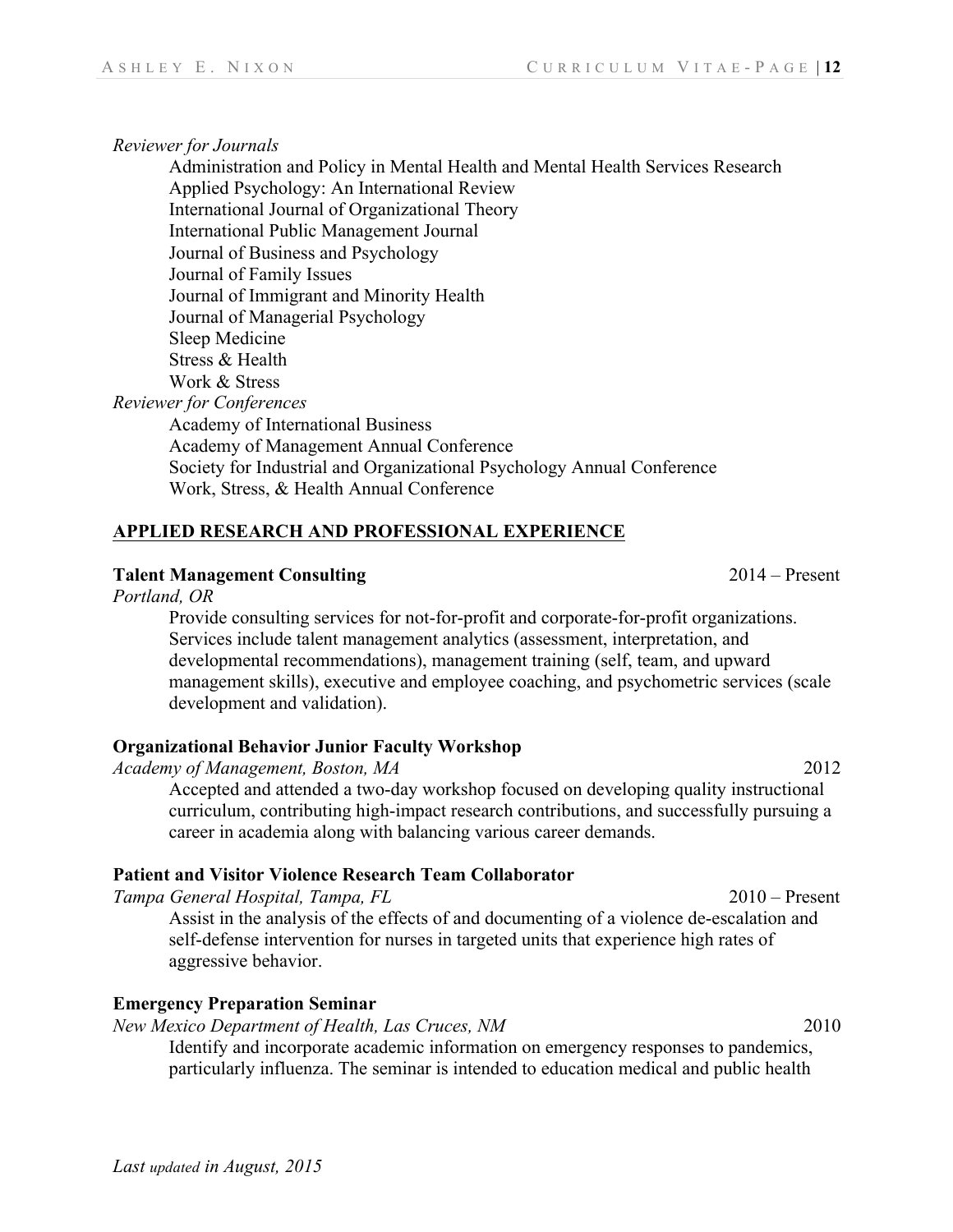professionals as well as the general public on psychological responses to medical pandemics.

### **Safety and Sleep Research Project**

*Tampa Electric Company, Tampa, FL* 2008 Literature review, data collection, analysis, and technical report construction examining the how sleep restrictions due to long and inconsistent hours affect a team of engineers.

#### **Undergraduate Advisor**

*Department of Psychology, University of South Florida, Tampa, FL* 2008 – Present Supervise undergraduate research projects and graduate school admission advisement.

## **Survey Development Project**

*College of Public Health, University of South Florida, Tampa, FL* 2007 Assist occupational medicine faculty members, Drs. Tom Truncale and Stewart Brooks, in developing a self-report scale to assess asthma symptoms in the general public.

### **Occupational Health Psychology Trainee**

*Department of Psychology, University of South Florida, Tampa, FL* 2006 – 2011 NIOSH funded OHP training grant recipient. Program includes interdisciplinary training, course work, and research experience.

#### **Doctoral Student Consortium Participant**

*Southern Management Association Annual Meeting, Clearwater Beach, FL* 2006 Selected to attend the Southern Management Association's  $17<sup>th</sup>$  annual doctoral student consortium 2 day training event.

### **Graduate Research Assistant**

*Department of Anthropology, University of South Florida, Tampa, FL* 2006 – 2007 Supervisor: Dr. Kathryn Borman

*Study:* Examining deferential effects of cultural and climate in engineering and science departments in Florida Universities on women and minorities.

*Duties:* Literature review, methodological development, qualitative and quantitative data collection and analysis.

### **Coordinator of Student Services**

*Goshen College, Sarasota, FL* 2003 - 2004

Designed and monitored individual student graduation plans; Organized and lead commencement, orientation, campus community service projects, and social events; All academic advising; Instructed CLEP and DANTE test preparation for adult learners; scheduled courses; arranged contracts with adjunct professors; registrar for local campus; lead recruitment activities; created, distributed, analysis of, and final distribution of professor and course evaluations.

#### **Graduate Research Assistant**

*Department of Psychology, Texas Tech University, Lubbock, TX* 2002 - 2003